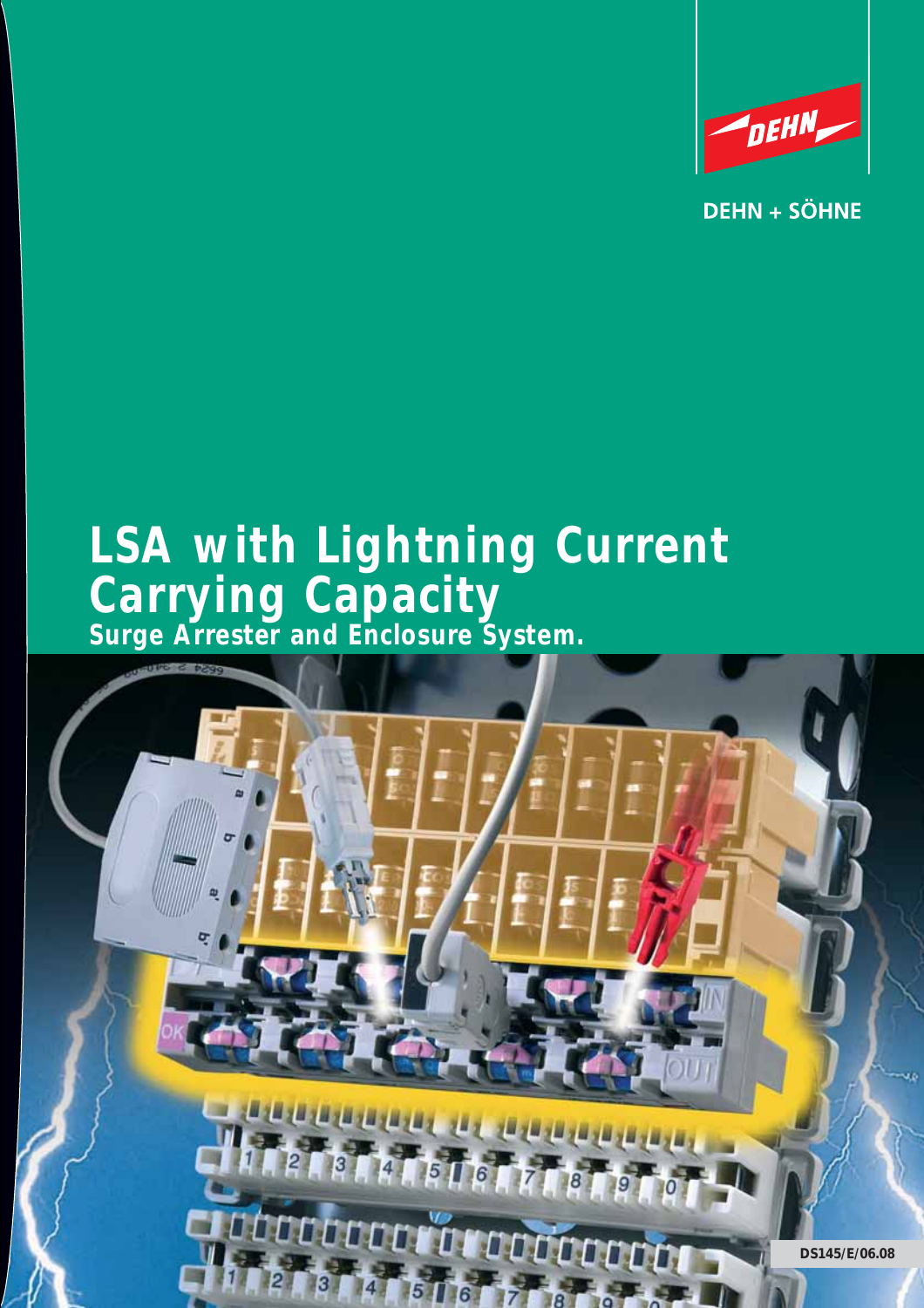# **DEHNrapid® LSA**

# **Lightning Current / Surge Arrester**

**INFORMATION TECHNOLOGY SYSTEMS** 

## **SPDs FOR LSA TECHNOLOGY**

- **Variable protection for 1 10 pairs for LSA systems, type series 2/10**
- **LSA disconnection block function integrated into the lightning current arrester provides protection for testing, disconnecting and patching**
- **Modular system out of lightning current and surge arresters, allows also for combination to one combined SPD**

**DRL Plug-in SPD block (10 pairs): Lightning current arrester for 10 pairs.**

**DRL Plug (1 pair):**

**Surge protective plug for 1 pair, energy-coordinated to the DRL plug-in SPD blocks**

Lightning current arrester, surge arrester or combined lightning current and surge arrester, pluggable into LSA disconnection blocks, type 2. The 10-pair plug-in SPD block with lightning current carrying capacity is supplied with gas discharge tubes (optionally with visual fault indicator) and disconnecti block contacts. This allows for testing, disconnecting or



patching of lines at plugged-in protection or additional attaching of single-pair surge arresters for optimum protection of terminal equipment. The surge arresters snap into the earthing frame and can be removed as a block, whenever required.



The DEHNrapid LSA lightning current arrester for LSA disconnection blocks protects sensitive hardware effectively from surges and allows for simultaneous testing, disconnecting and patching of connected lines. The modular SPD system for LSA disconnection blocks can be extended to a combined lightning current and surge arrester and has a failsafe overload protection with visual fault indicator of the discharge elements.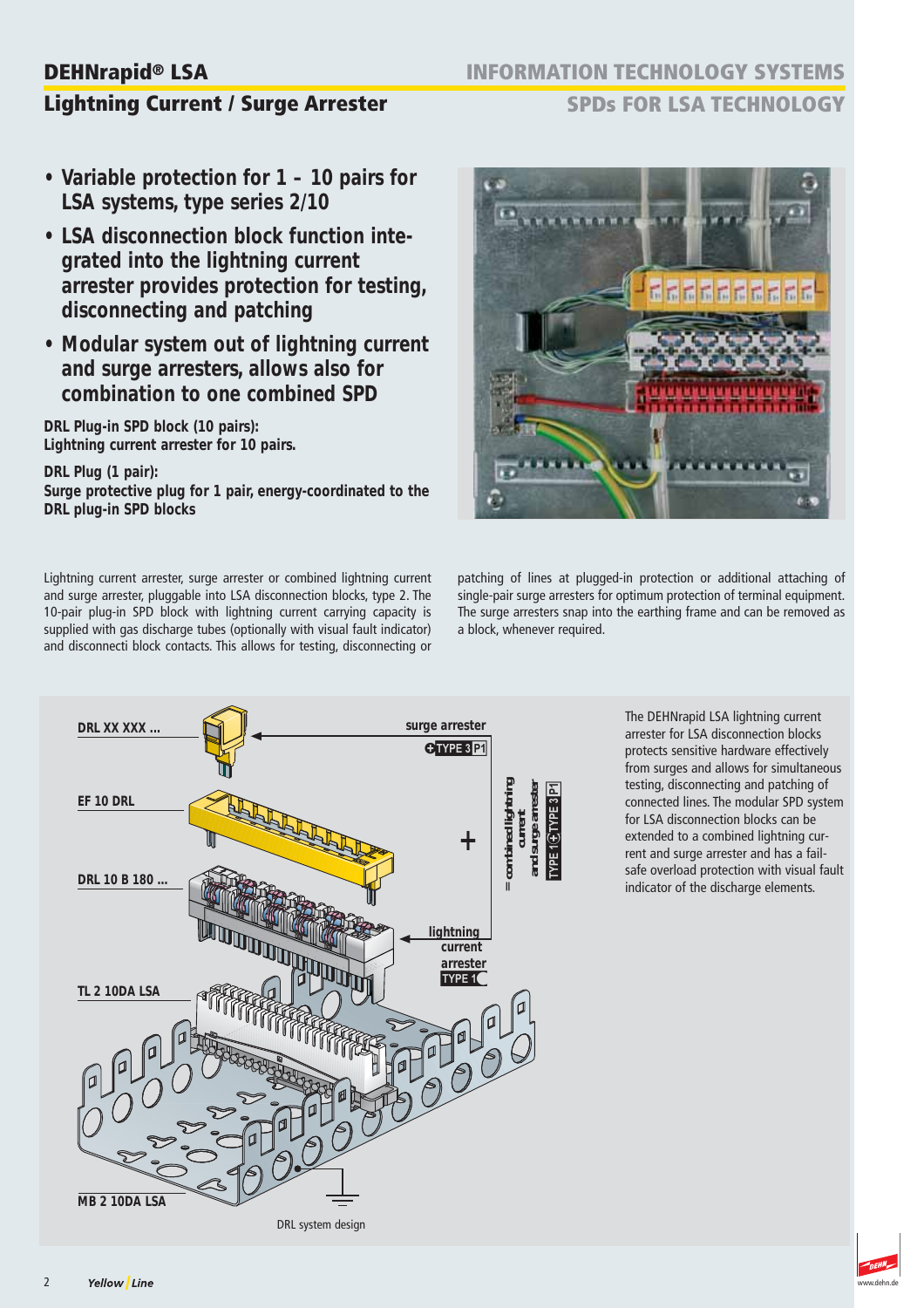### **SPDs FOR LSA TECHNOLOGY**

# **Lightning Current / Surge Arrester**

With the compatible earthing frame, the fine limiting DEHNrapid LSA single-pair surge arresters can be plugged directly into the DRL plug-in terminal block or optionally into LSA disconnection blocks. The decoupling impedances integrated into the protective plugs allow for energy coordination to the DRL plug-in terminal block without having to consider the cable length. The single-pair plug also allows for partial supplying of disconnection blocks. One block can even support protective plugs with different circuits or nominal voltages.



DRL protective plugs with earthing frame



DRL combined lightning current and surge arrester

The joined unit of plug-in SPD block, earthing frame and protective plug (combined lightning current and surge arrester) can be plugged in and removed completely. The combined lightning current and surge arrester corresponds to SPD Class TYPE 1GTYPE 3P1.

**DRL 10 B 180 FSD** The fail-safe function short-circuits the lines to earth in order to protect the gas discharge tube from a possible burn-off due to overcurrents. The disconnecting solder between the spring and SPD melts, the leads are short-circuited and the temperature-sensitive colour on the spring changes from light pink to dark purple and requests the user to replace the SPD.



Disconnection block function

The plug-in terminal block has compatible disconnection contacts to the disconnection block. A measuring or disconnection adapter can be plugged into the DRL in the same way like into a disconnection block. This ensures protection even during maintenance work.



Replace the faulty gas discharge tube

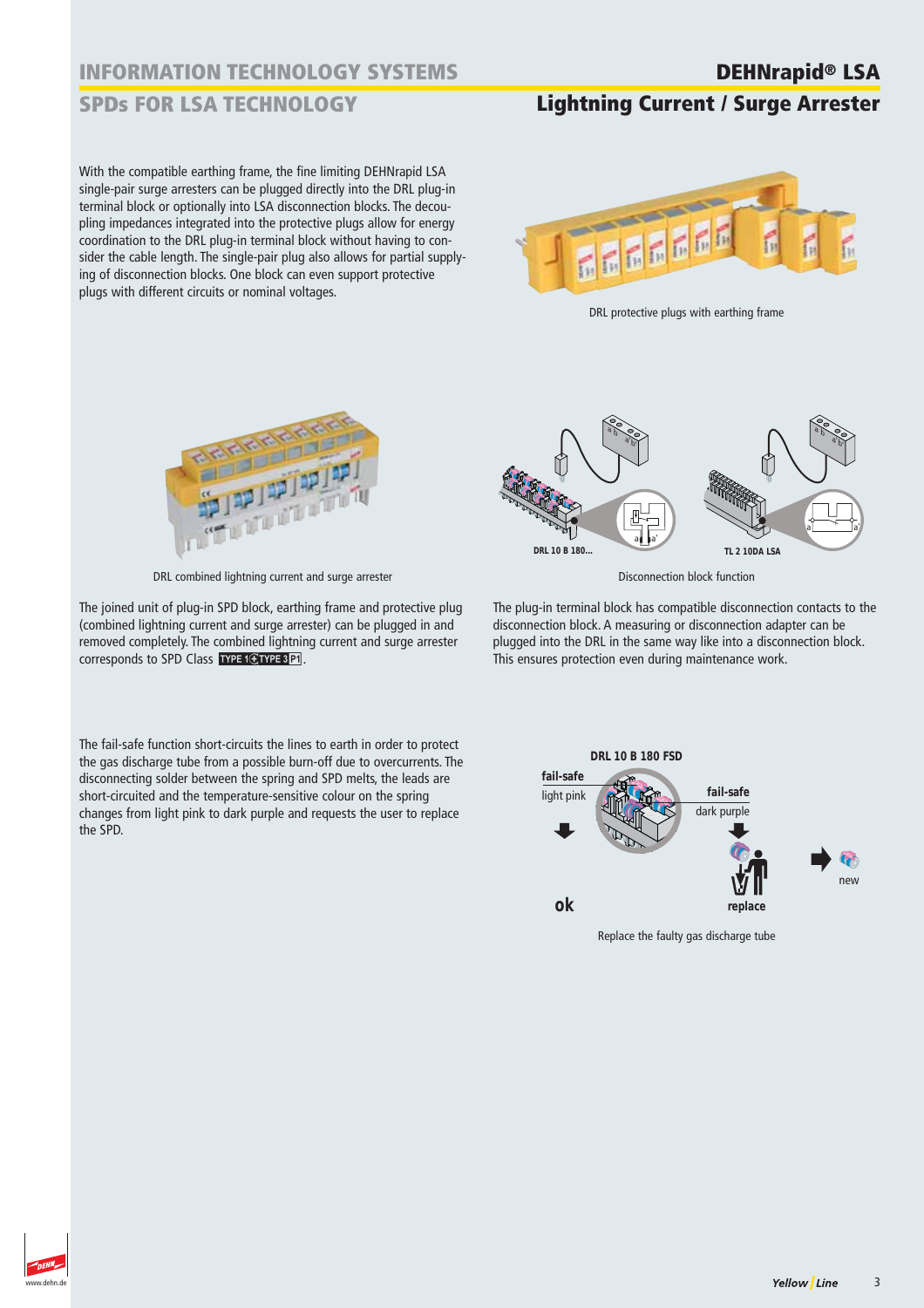# **DEHNrapid® LSA DRL 10 B**

**INFORMATION TECHNOLOGY SYSTEMS** 

### **SPDs FOR LSA TECHNOLOGY**



- **Lightning current arrester for use as plug-in SPD block with integrated LSA disconnection block function**
- **Extendible with modules to a combined lightning current and surge arrester**
- **For use according to the lightning protection zones concept at bound**aries  $0_A - 1$  and higher



SPD block with 3-pole gas discharge tubes. Integrated isolating contacts for plugging additional elements.



Dimension drawing DRL 10 B

DRL plug-in SPD block (10 pairs) with lightning current carrying capacity, for nearly all kinds of applications. Extendible with DRL protective plug to a combined lightning current and surge arrester. The integrated disconnection block contacts allow for testing, measuring and patching at plugged-in protection.

|                                                                           | <b>DRL 10 B 180</b>              |  |
|---------------------------------------------------------------------------|----------------------------------|--|
| SPD class                                                                 | <b>TYPE 1</b>                    |  |
| Nominal voltage U <sub>N</sub>                                            | 180 V                            |  |
| Max. continuous operating d.c. voltage U <sub>C</sub>                     | 180 V                            |  |
| Max. continuous operating a.c. voltage U <sub>C</sub>                     | 127 V                            |  |
| Nominal current I <sub>1</sub>                                            | 0.4A                             |  |
| D1 Total lightning impulse current (10/350 µs) I <sub>imp</sub>           | 5 kA                             |  |
| D1 Lightning impulse current (10/350 µs) per line limp                    | 2.5 kA                           |  |
| C2 Total nominal discharge current (8/20 µs) In                           | 10 kA                            |  |
| C2 Nominal discharge current (8/20 µs) per line In                        | 5 kA                             |  |
| Voltage protection level line-line for I <sub>imp</sub> D1 U <sub>p</sub> | $\leq 500$ V                     |  |
| Voltage protection level line-PG for I <sub>imp</sub> D1 U <sub>p</sub>   | $\leq 500$ V                     |  |
| Voltage protection level line-line for 1 kV/µs C3 Up                      | $\leq 500$ V                     |  |
| Voltage protection level line-PG for 1 kV/µs C3 U <sub>p</sub>            | $\leq$ 450 V                     |  |
| Series impedance per line                                                 | $\leq$ 0.005 ohms                |  |
| Capacitance line-line C                                                   | $\leq$ 5 pF                      |  |
| Capacitance line-PG C                                                     | $\leq$ 5 pF                      |  |
| Operating temperature range                                               | $-40^{\circ}$ C +80 $^{\circ}$ C |  |
| Degree of protection                                                      | <b>IP 10</b>                     |  |
| Pluggable into                                                            | LSA disconnection block 2/10     |  |
| Earthing by                                                               | mounting frame                   |  |
| Enclosure material                                                        | polyamide PA 6.6                 |  |
| Colour                                                                    | grey                             |  |
| <b>Test standards</b>                                                     | IEC 61643-21                     |  |
| <b>Approvals, Certifications</b>                                          | VdS                              |  |
| Ordering information                                                      |                                  |  |
| <b>Type</b>                                                               | <b>DRL 10 B 180</b>              |  |
| Part No.                                                                  | 907 400                          |  |
| Packing unit                                                              | 10 $pc(s)$ .                     |  |

#### **Accessory Part for DEHNrapid® LSA**

### **Label holder**

Universal label holder made of stainless steel, for clear marking of LSA connections. Can be snapped onto DEHNrapid LSA plugin SPD blocks, earthing frames with protective plug or LSA SPD blocks, 2/10 series.

|  |             | PU    | Part    |
|--|-------------|-------|---------|
|  | <b>Type</b> | nr/c) | No.     |
|  | SR DRL      |       | 907 497 |

#### **Gas discharge tube**

High-capacity spare gas discharge tubes for DRL 10 or BM 10 DRL. 3-pole unit with common thrust chamber for a steady voltage protection level for line-line and line-ground.

| Type                                                                     | GDT 230 B3 | GDT 230 B3 FSD |         |
|--------------------------------------------------------------------------|------------|----------------|---------|
| Integrated into (Part No.)<br>Visual fault indicator<br>Fail-safe spring | 907 400    | 907 401        |         |
|                                                                          |            | PU             | Part    |
| <b>Type</b>                                                              |            | pc(s)          | No.     |
| GDT 230 B3                                                               |            |                | 907 218 |
| GDT 230 B3 FSD                                                           |            |                | 907 219 |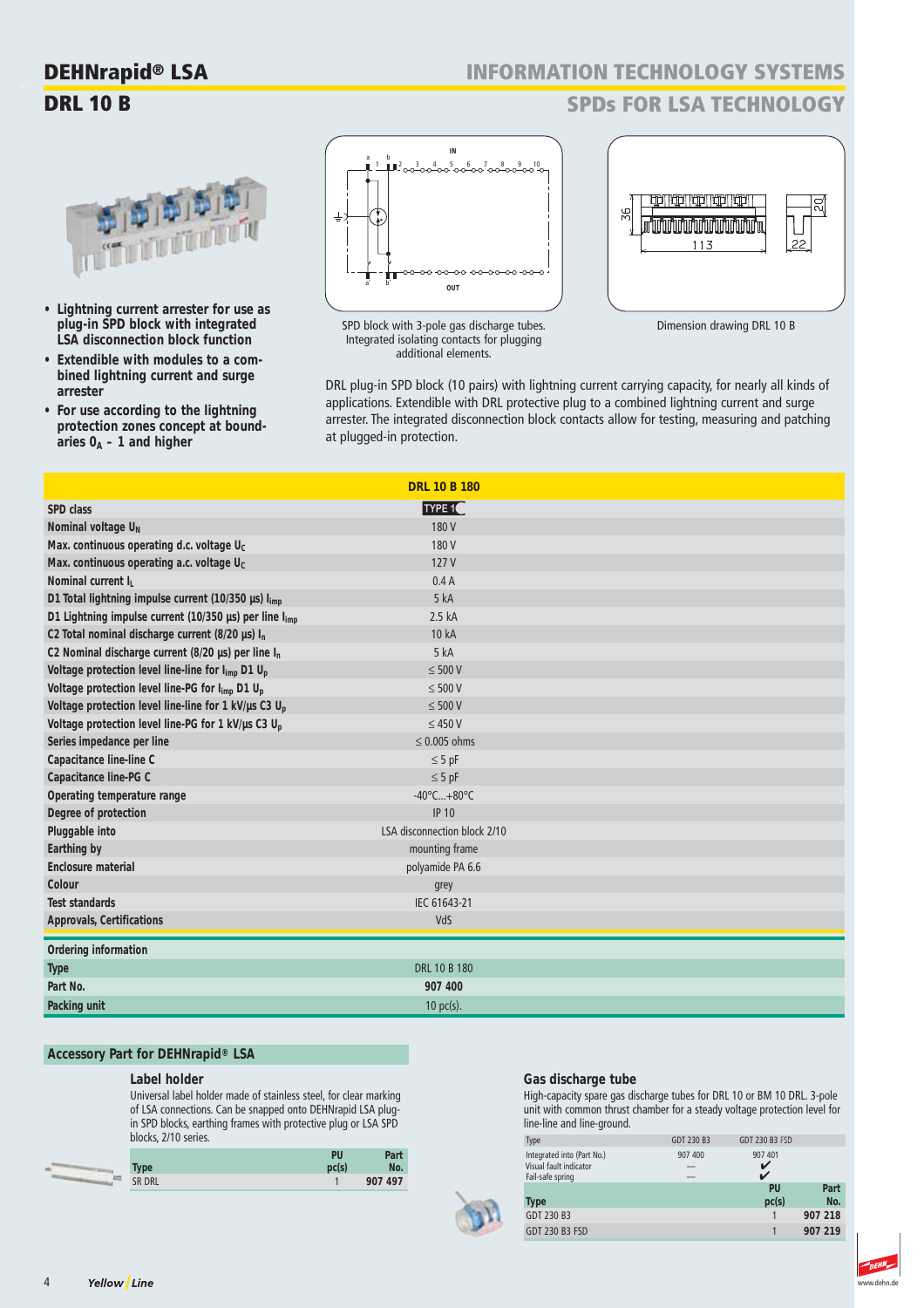# **SPDs FOR LSA TECHNOLOGY**





SPD block with 3-pole gas discharge tubes with fail-safe function. Integrated isolating contacts for plugging additional elements.

DRL plug-in SPD block (10 pairs) with lightning current carrying capacity, for nearly all types of applications. Extendible with DRL protective plug to a combined lightning current and surge arrester. The integrated disconnection block contacts allow for testing, measuring and patching at plugged-in protection. The gas discharge tubes have a fail-safe function with visual indicator for prospective faults.

**DEHNrapid® LSA DRL 10 B FSD**



- **Lightning current arrester for use as plug-in SPD block with integrated LSA disconnection block function**
- **Visual fault indicator of the gas discharge tubes**
- **Extendible with DRL protective plugs to a combined lightning current and surge arrester**
- **For use according to the lightning protection zones concept at bound**aries  $0_A - 1$  and higher

|                                                                           | <b>DRL 10 B 180 FSD</b>                 |  |
|---------------------------------------------------------------------------|-----------------------------------------|--|
| SPD class                                                                 | TYPE 1 <sup></sup>                      |  |
| <b>Fault indication</b>                                                   | visual by colour change                 |  |
| Nominal voltage U <sub>N</sub>                                            | 180 V                                   |  |
| Max. continuous operating d.c. voltage U <sub>C</sub>                     | 180 V                                   |  |
| Max. continuous operating a.c. voltage U <sub>c</sub>                     | 127 V                                   |  |
| Nominal current I <sub>I</sub>                                            | 0.4A                                    |  |
| D1 Total lightning impulse current (10/350 µs) I <sub>imp</sub>           | 5 kA                                    |  |
| D1 Lightning impulse current (10/350 $\mu$ s) per line $I_{\rm{imp}}$     | 2.5 kA                                  |  |
| C2 Total nominal discharge current (8/20 $\mu$ s) I <sub>n</sub>          | 10 kA                                   |  |
| C2 Nominal discharge current (8/20 µs) per line In                        | 5 kA                                    |  |
| Voltage protection level line-line for I <sub>imp</sub> D1 U <sub>p</sub> | $\leq 500$ V                            |  |
| Voltage protection level line-PG for I <sub>imp</sub> D1 U <sub>p</sub>   | $\leq 500$ V                            |  |
| Voltage protection level line-line for 1 kV/µs C3 U <sub>p</sub>          | $\leq 500$ V                            |  |
| Voltage protection level line-PG for 1 kV/us C3 U <sub>p</sub>            | $\leq 450$ V                            |  |
| Series impedance per line                                                 | $\leq$ 0.005 ohms                       |  |
| Capacitance line-line C                                                   | $\leq$ 5 pF                             |  |
| Capacitance line-PG C                                                     | $\leq$ 5 pF                             |  |
| Fail-safe performance                                                     | gas discharge tube with spring contacts |  |
| Operating temperature range                                               | $-40^{\circ}$ C $+80^{\circ}$ C         |  |
| Degree of protection                                                      | <b>IP 10</b>                            |  |
| Pluggable into                                                            | LSA disconnection block 2/10            |  |
| Earthing by                                                               | mounting frame                          |  |
| Enclosure material                                                        | polyamide PA 6.6                        |  |
| Colour                                                                    | grey                                    |  |
| <b>Test standards</b>                                                     | IEC 61643-21                            |  |
| <b>Approvals, Certifications</b>                                          | VdS                                     |  |
| Ordering information                                                      |                                         |  |
| <b>Type</b>                                                               | <b>DRL 10 B 180 FSD</b>                 |  |
| Part No.                                                                  | 907 401                                 |  |
| Packing unit                                                              | 10 pc(s).                               |  |
|                                                                           |                                         |  |

#### **Gas discharge tube**

High-capacity spare gas discharge tubes for DRL 10 or BM 10 DRL. 3-pole unit with common thrust chamber for a steady voltage protection level for line-line and line-ground.



#### Label holder

Universal label holder made of stainless steel, for clear marking of LSA connections. Can be snapped onto DEHNrapid LSA plugin SPD blocks, earthing frames with protective plug or LSA SPD blocks, 2/10 series.

|               | <b>DII</b><br>۲U | Part    |  |
|---------------|------------------|---------|--|
| <b>Type</b>   | nc(s)            | No.     |  |
| <b>SR DRL</b> |                  | 907 497 |  |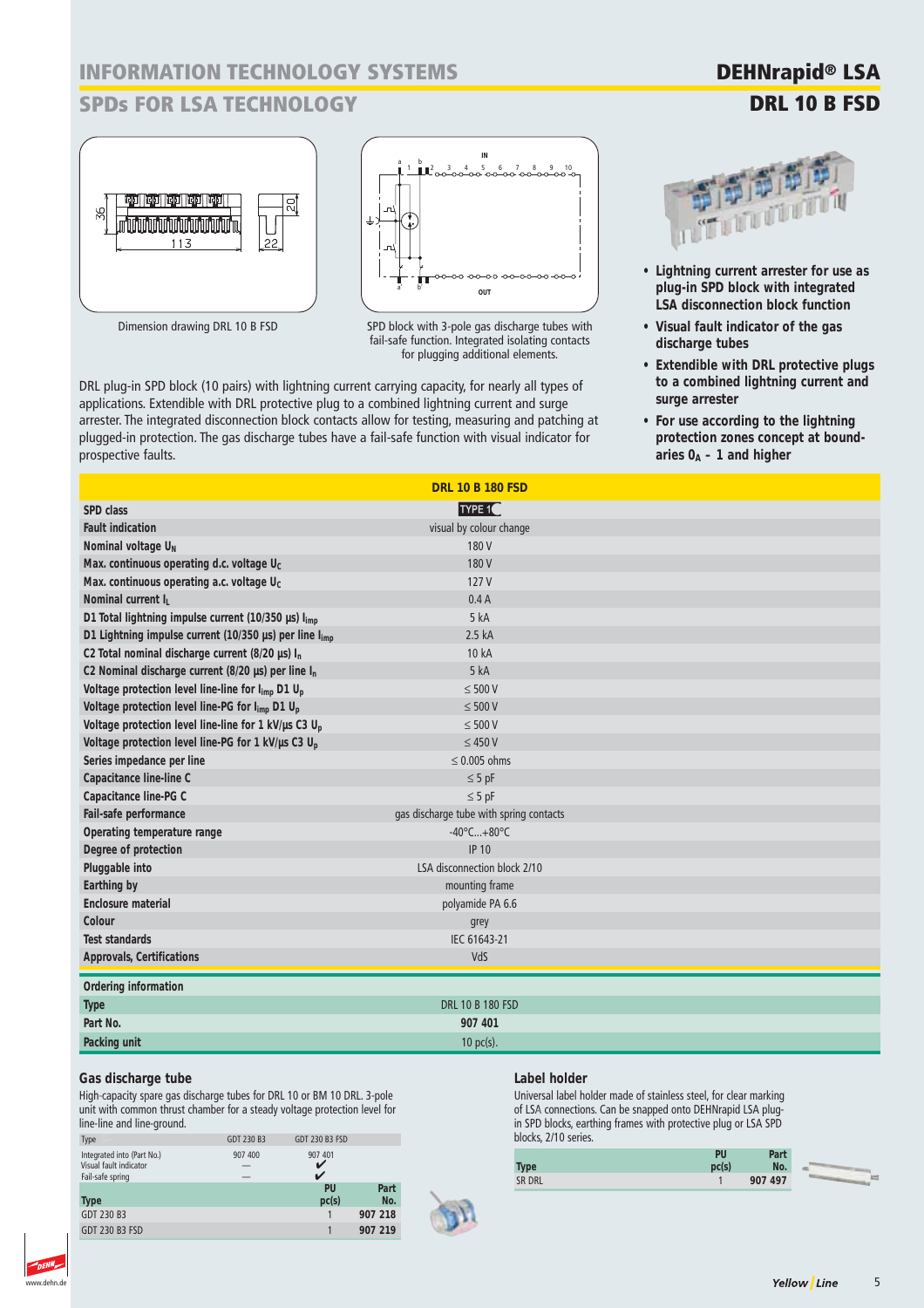# **DEHNrapid® LSA DRL RE**

# **INFORMATION TECHNOLOGY SYSTEMS**

### **SPDs FOR LSA TECHNOLOGY**



- **Low voltage protection levels for protecting terminal equipment**
- **Energy-coordinated to DRL plug-in SPD block**
- **For use according to the lightning protection zones concept at boundaries 1 – 2 and higher**



Protective circuit, energy-coordinated to DRL 10 B for protecting terminal equipment, fine limitation between line and PG



Dimension drawing DRL RE

Protective plug (1 pair), energy-coordinated to DRL plug-in SPD block, for use as single-stage protection for terminal equipment with decoupling impedances. Especially suitable for signal circuits with common potential. Earthing by EF 10 DRL. For disconnection blocks or DRL plug-in SPD blocks only.

|                                                                  | <b>DRL RE 5</b>                 | <b>DRL RE 12</b>                | <b>DRL RE 24</b>                | <b>DRL RE 48</b>                                            | <b>DRL RE 60</b>                | <b>DRL RE 180</b>               |
|------------------------------------------------------------------|---------------------------------|---------------------------------|---------------------------------|-------------------------------------------------------------|---------------------------------|---------------------------------|
| SPD class                                                        | CTYPE 3 P1                      | CTYPE 3 P1                      | CTYPE 3 P1                      | CTYPE 3 P1                                                  | CTYPE 3 P1                      | CTYPE 3 P1                      |
| Nominal voltage U <sub>N</sub>                                   | 5V                              | 12V                             | 24 V                            | 48 V                                                        | 60 V                            | 180 V                           |
| Max. continuous operating d.c. voltage U <sub>c</sub>            | 6 V                             | 14V                             | 28V                             | 54 V                                                        | 70V                             | 180 V                           |
| Max. continuous operating a.c. voltage U <sub>c</sub>            | 4.2V                            | 9.5V                            | 19.5 V                          | 38 V                                                        | 49.5 V                          | 127 V                           |
| Nominal current I <sub>I</sub>                                   | 0.4A                            | 0.4A                            | 0.4A                            | 0.4A                                                        | 0.4A                            | 0.1A                            |
| D1 Total lightning impulse current (10/350 µs)                   |                                 |                                 |                                 |                                                             |                                 |                                 |
| in combination with DRL 10 B $I_{\text{imp}}$                    | 5 kA                            | 5 kA                            | 5 kA                            | 5 kA                                                        | 5 kA                            | 5 kA                            |
| D1 Lightning impulse current (10/350 µs) per line                |                                 |                                 |                                 |                                                             |                                 |                                 |
| in combination with DRL 10 B $I_{\text{imp}}$                    | 2.5 kA                          | 2.5 kA                          | 2.5 kA                          | 2.5 kA                                                      | 2.5 kA                          | 2.5 kA                          |
| C2 Total nominal discharge current (8/20 µs)                     |                                 |                                 |                                 |                                                             |                                 |                                 |
| in combination with DRL 10 B $I_n$                               | 10 kA                           | 10 kA                           | 10 kA                           | 10 kA                                                       | 10 kA                           | 10 kA                           |
| C2 Nominal discharge current (8/20 µs) per line                  |                                 |                                 |                                 |                                                             |                                 |                                 |
| in combination with DRL 10 B In                                  | 5 kA                            | 5 kA                            | 5 kA                            | 5 kA                                                        | 5 kA                            | 5 kA                            |
| Voltage protection level line-PG for I <sub>imp</sub> D1         |                                 |                                 |                                 |                                                             |                                 |                                 |
| in combination with DRL 10 B $U_p$                               | $\leq 40$ V                     | $\leq$ 45 V                     | $\leq 65$ V                     | $\leq$ 95 V                                                 | $\leq$ 115 V                    | $\leq$ 280 V                    |
| Voltage protection level line-line for 1 kV/us C3 U <sub>p</sub> | $\leq$ 17.0 V                   | $\leq$ 36 V                     | $\leq$ 72 V                     | $\leq$ 135 V                                                | $\leq$ 185 V                    | $\leq 500$ V                    |
| Voltage protection level line-PG for 1 kV/us C3 U <sub>p</sub>   | $\leq$ 9.5 V                    | $\leq$ 19 V                     | $\leq$ 38 V                     | $\leq 70$ V                                                 | $\leq$ 95 V                     | $\leq$ 270 V                    |
| Series impedance per line                                        | 4.7 ohms                        | 4.7 ohms                        | 4.7 ohms                        | 6.8 ohms                                                    | 6.8 ohms                        | 4.7 ohms                        |
| Bandwidth line-PG f <sub>G</sub>                                 | 0.95 MHz                        | $2.7$ MHz                       | 4.5 MHz                         | 7.35 MHz                                                    | 10.5 MHz                        | 42 MHz                          |
| Capacitance line-line C                                          | $\leq$ 3 nF                     | $\leq 1$ nF                     | $\leq$ 0.55 pF                  | $\leq$ 350 pF                                               | $\leq$ 250 pF                   | $\leq 50$ pF                    |
| Operating temperature range                                      | $-40^{\circ}$ C $+80^{\circ}$ C | $-40^{\circ}$ C $+80^{\circ}$ C | $-40^{\circ}$ C $+80^{\circ}$ C | $-40^{\circ}$ C $+80^{\circ}$ C                             | $-40^{\circ}$ C $+80^{\circ}$ C | $-40^{\circ}$ C $+80^{\circ}$ C |
| Degree of protection                                             | IP 20 plugged in                | IP 20 plugged in                | IP 20 plugged in                | IP 20 plugged in                                            | IP 20 plugged in                | IP 20 plugged in                |
| Pluggable into                                                   |                                 |                                 |                                 | LSA disconnection block 2/10 or DRL 10 B  plug-in SPD block |                                 |                                 |
| Earthing by                                                      | earthing frame                  | earthing frame                  | earthing frame                  | earthing frame                                              | earthing frame                  | earthing frame                  |
| Enclosure material                                               | polyamide PA 6.6                | polyamide PA 6.6                | polyamide PA 6.6                | polyamide PA 6.6                                            | polyamide PA 6.6                | polyamide PA 6.6                |
| Colour                                                           | vellow                          | yellow                          | yellow                          | yellow                                                      | yellow                          | yellow                          |
| Test standards                                                   | IEC 61643-21                    | IEC 61643-21                    | IEC 61643-21                    | IEC 61643-21                                                | IEC 61643-21                    | IEC 61643-21                    |
| <b>Approvals, Certifications</b>                                 | VdS                             | VdS                             | VdS                             | VdS                                                         | VdS                             | VdS                             |
| Ordering information                                             |                                 |                                 |                                 |                                                             |                                 |                                 |
| <b>Type</b>                                                      | DRL RE <sub>5</sub>             | DRL RE 12                       | DRL RE 24                       | DRL RE 48                                                   | DRL RE 60                       | <b>DRL RE 180</b>               |
| Part No.                                                         | 907 420                         | 907 421                         | 907 422                         | 907 423                                                     | 907 424                         | 907 425                         |
| Packing unit                                                     | 10 pc(s).                       | 10 $pc(s)$ .                    | 10 $pc(s)$ .                    | 10 $pc(s)$ .                                                | 10 $pc(s)$ .                    | 10 $pc(s)$ .                    |

#### **Label holder**

Universal label holder made of stainless steel, for clear marking of LSA connections. Can be snapped onto DEHNrapid LSA plugin SPD blocks, earthing frames with protective plug or LSA SPD blocks, 2/10 series.

|               | <b>DII</b> | Part    |
|---------------|------------|---------|
| Type          | nc(c)      | No.     |
| <b>SR DRL</b> |            | 907 497 |

### **Earthing frame**

Earthing frame with snap-in device, required for earthing and mounting max. 10 DRL protective plugs. Pluggable onto a 10-pair disconnection block or DRL plug-in SPD block.

|           | PU     | Pan     |
|-----------|--------|---------|
| Type      | nr (s) | No.     |
| EF 10 DRL |        | 907 498 |
|           |        |         |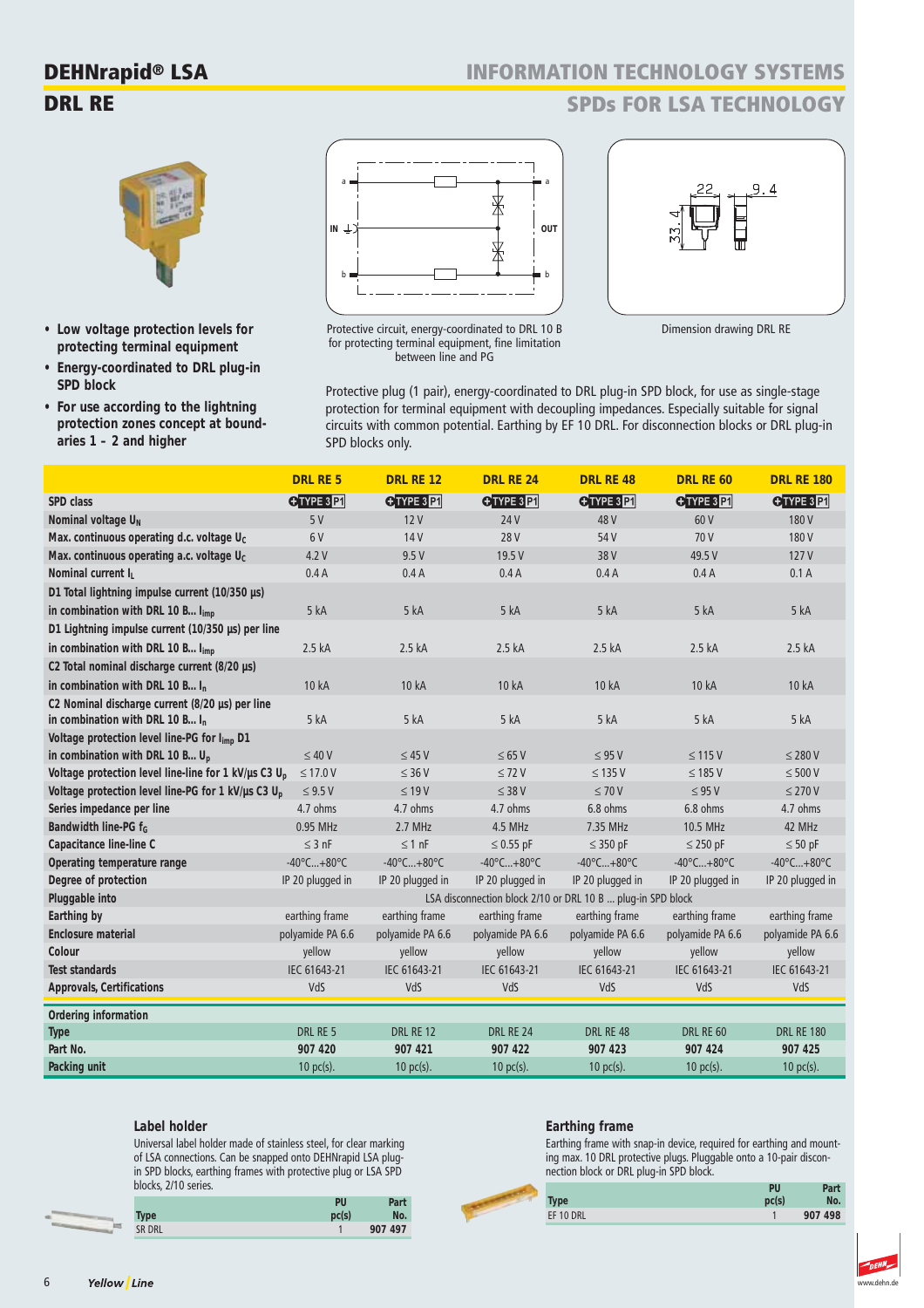# **INFORMATION TECHNOLOGY SYSTEMS**

# **SPDs FOR LSA TECHNOLOGY**



Dimension drawing DRL RD



Line-line protective circuit, energy-coordinated to DRL 10 B for protecting of terminal equipment.

Protective plug (1 pair), energy-coordinated to DRL plug-in SPD block for use as single-stage protection for terminal equipment. Low voltage protection levels line-line for electrically isolated interfaces. To be installed with EF 10 DRL. Installation recommended only in combination with DRL plug-in SPD block.



- **Low voltage protection level line/line for protecting terminal equipment**
- **Energy-coordinated to DRL plug-in SPD block**
- **For use according to the lightning protection zones concept at boundaries 1 – 2 and higher**

|                                                                        | <b>DRL RD 5</b>      | <b>DRL RD 12</b>                | <b>DRL RD 24</b>                                           | <b>DRL RD 48</b>                | DRL RD 60                       | <b>DRL RD 110</b>               |
|------------------------------------------------------------------------|----------------------|---------------------------------|------------------------------------------------------------|---------------------------------|---------------------------------|---------------------------------|
| SPD class                                                              | CTYPE 3 P1           | CTYPE 3 P1                      | CTYPE 3 P1                                                 | CTYPE 3 P1                      | CTYPE 3 P1                      | CTYPE 3 P1                      |
| Nominal voltage U <sub>N</sub>                                         | 5V                   | 12V                             | 24 <sub>V</sub>                                            | 48 V                            | 60V                             | 110 V                           |
| Max. continuous operating d.c. voltage U <sub>C</sub>                  | 6V                   | 14V                             | 28V                                                        | 54 V                            | 70V                             | 180 V                           |
| Max. continuous operating a.c. voltage $U_c$                           | 4.2V                 | 9.5V                            | 19.5 V                                                     | 38 V                            | 49.5 V                          | 127V                            |
| Nominal current I <sub>1</sub>                                         | 0.4A                 | 0.4A                            | 0.4A                                                       | 0.4A                            | 0.4A                            | 0.4A                            |
| D1 Total lightning impulse current (10/350 µs)                         |                      |                                 |                                                            |                                 |                                 |                                 |
| in combination with DRL 10 B $I_{\text{imp}}$                          | 5 kA                 | 5 kA                            | 5 kA                                                       | 5 kA                            | 5 kA                            | 5 kA                            |
| D1 Lightning impulse current (10/350 µs) per line                      |                      |                                 |                                                            |                                 |                                 |                                 |
| in combination with DRL 10 B $I_{\text{imp}}$                          | 2.5 kA               | 2.5 kA                          | 2.5 kA                                                     | 2.5 kA                          | 2.5 kA                          | 2,5 kA                          |
| C2 Total nominal discharge current (8/20 µs)                           |                      |                                 |                                                            |                                 |                                 |                                 |
| in combination with DRL 10 B $I_n$                                     | 10 kA                | 10 kA                           | 10 kA                                                      | 10 kA                           | 10 kA                           | 10 kA                           |
| C2 Nominal discharge current (8/20 µs) per line                        |                      |                                 |                                                            |                                 |                                 |                                 |
| in combination with DRL 10 B In                                        | 5 kA                 | 5 kA                            | 5 kA                                                       | 5 kA                            | 5 kA                            | 5 kA                            |
| Voltage protection level line-PG for Iimp D1                           |                      |                                 |                                                            |                                 |                                 |                                 |
| in combination with DRL 10 B $U_p$                                     | $\leq 500$ V         | $\leq 500$ V                    | $\leq 500$ V                                               | $\leq 500$ V                    | $\leq 500$ V                    | $\leq 500$ V                    |
| Voltage protection level line-line for 1 kV/ $\mu$ s C3 U <sub>p</sub> | $\leq 8.5$ V         | $\leq 18$ V                     | $\leq$ 36 V                                                | $\leq 70$ V                     | $\leq$ 95 V                     | $\leq$ 250 V                    |
| Series impedance per line                                              | 2.2 ohms             | 2.2 ohms                        | 2.2 ohms                                                   | 4.7 ohms                        | 4.7 ohms                        | 4.7 ohms                        |
| Bandwidth line-line f <sub>G</sub>                                     | 1 MHz                | 2.7 MHz                         | 5.4 MHz                                                    | 7.8 MHz                         | 11 MHz                          | 20 MHz                          |
| Capacitance line-line C                                                | $\leq$ 5.5 nF        | $\leq$ 2.0 nF                   | $\leq$ 1.1 nF                                              | $\leq 700$ pF                   | $\leq 500$ pF                   | $\leq$ 200 pF                   |
| Operating temperature range                                            | $-40^{\circ}$ C+80°C | $-40^{\circ}$ C $+80^{\circ}$ C | $-40^{\circ}$ C $+80^{\circ}$ C                            | $-40^{\circ}$ C $+80^{\circ}$ C | $-40^{\circ}$ C $+80^{\circ}$ C | $-40^{\circ}$ C $+80^{\circ}$ C |
| Degree of protection                                                   | IP 20 plugged in     | IP 20 plugged in                | IP 20 plugged in                                           | IP 20 plugged in                | IP 20 plugged in                | IP 20 plugged in                |
| Pluggable into                                                         |                      |                                 | LSA disconnection block 2/10 or DRL 10 B plug-in SPD block |                                 |                                 |                                 |
| Enclosure material                                                     | polyamide PA 6.6     | polyamide PA 6.6                | polyamide PA 6.6                                           | polyamide PA 6.6                | polyamide PA 6.6                | polyamide PA 6.6                |
| Colour                                                                 | yellow               | yellow                          | yellow                                                     | yellow                          | yellow                          | yellow                          |
| <b>Test standards</b>                                                  | IEC 61643-21         | IEC 61643-21                    | IEC 61643-21                                               | IEC 61643-21                    | IEC 61643-21                    | IEC 61643-21                    |
| <b>Approvals, Certifications</b>                                       | VdS                  | VdS                             | VdS                                                        | VdS                             | VdS                             |                                 |
| Ordering information                                                   |                      |                                 |                                                            |                                 |                                 |                                 |
| <b>Type</b>                                                            | DRL RD 5             | DRL RD 12                       | DRL RD 24                                                  | DRL RD 48                       | DRL RD 60                       | <b>DRL RD 110</b>               |
| Part No.                                                               | 907 440              | 907 441                         | 907 442                                                    | 907 443                         | 907 444                         | 907 445                         |
| Packing unit                                                           | $10$ pc(s).          | 10 $pc(s)$ .                    | 10 $pc(s)$ .                                               | 10 $pc(s)$ .                    | 10 $pc(s)$ .                    | 10 $pc(s)$ .                    |

### **Earthing frame**

Earthing frame with snap-in device, required for earthing and mounting max. 10 DRL protective plugs. Pluggable onto a 10-pair disconnection block or DRL plug-in SPD block.

| Type      | PU<br>nr(c) | Part<br>No. |  |
|-----------|-------------|-------------|--|
| EF 10 DRL |             | 907 498     |  |

#### **Label holder**

Universal label holder made of stainless steel, for clear marking of LSA connections. Can be snapped onto DEHNrapid LSA plugin SPD blocks, earthing frames with protective plug or LSA SPD blocks, 2/10 series.

|               | PU    | Part    |  |
|---------------|-------|---------|--|
| <b>Type</b>   | nr/c) | No.     |  |
| <b>SR DRL</b> |       | 907 497 |  |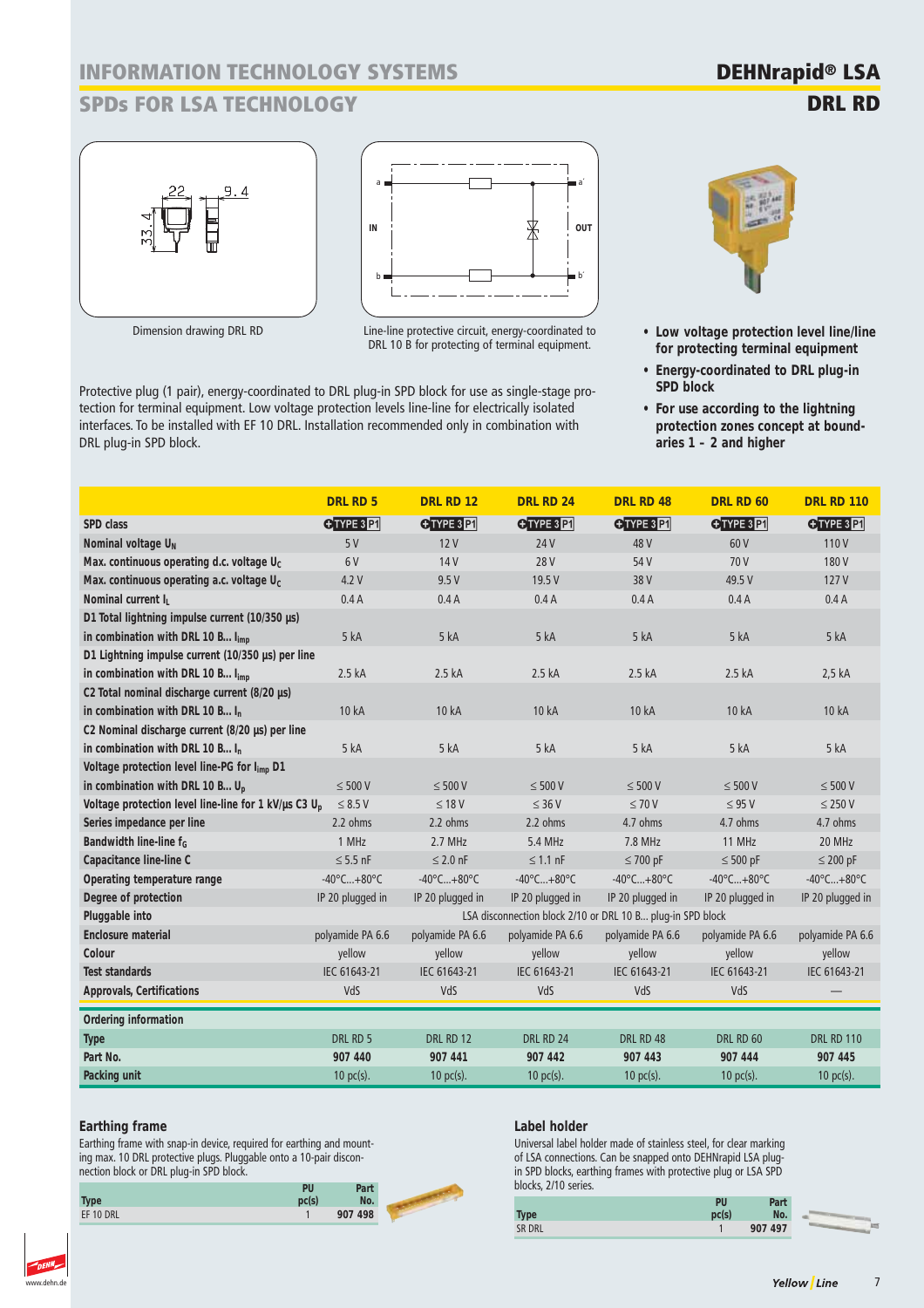# **DEHNrapid® LSA DRL PD**

# **INFORMATION TECHNOLOGY SYSTEMS**

## **SPDs FOR LSA TECHNOLOGY**



- **For maximum transmission rates – combined with overcurrent protection**
- **Energy-coordinated to DRL plug-in SPD block**
- **For use according to the lightning protection zones concept at boundaries 1 – 2 and higher**



Protective circuit, energy-coordinated to DRL 10 B for protecting terminal equipment, fine limitation between line and PG and additional overcurrent protection.



Dimension drawing DRL PD

Protective plug (1 pair), energy-coordinated to DRL plug-in SPD block for use as single-stage protection for terminal equipment. Low voltage protection level line-line and integrated overcurrent protection for ADSL, ISDN  $U_{k0}$  or a/b lines. For mounting with EF 10 DRL. Installation recommended only in combination with DRL plug-in SPD block.

|                                                                  | <b>DRL PD 180</b>                                          |  |
|------------------------------------------------------------------|------------------------------------------------------------|--|
| SPD class                                                        | CTYPE 3 P1                                                 |  |
| Nominal voltage U <sub>N</sub>                                   | 180V                                                       |  |
| Max. continuous operating d.c. voltage U <sub>C</sub>            | 180V                                                       |  |
| Max. continuous operating a.c. voltage U <sub>c</sub>            | 127 V                                                      |  |
| Nominal current IL                                               | 0.1A                                                       |  |
| D1 Total lightning impulse current (10/350 µs)                   |                                                            |  |
| in combination with DRL 10 B $I_{\text{imn}}$                    | 5 kA                                                       |  |
| D1 Lightning impulse current (10/350 µs) per line                |                                                            |  |
| in combination with DRL 10 B I <sub>imp</sub>                    | 2.5 kA                                                     |  |
| C2 Total nominal discharge current (8/20 µs)                     |                                                            |  |
| in combination with DRL 10 B $I_n$                               | 10 kA                                                      |  |
| C2 Nominal discharge current (8/20 µs) per line                  |                                                            |  |
| in combination with DRL 10 B $I_n$                               | 5 kA                                                       |  |
| Voltage protection level line-PG for Iimp D1                     |                                                            |  |
| in combination with DRL 10 B $U_p$                               | $\leq 500$ V                                               |  |
| Voltage protection level line-line for 1 kV/µs C3 U <sub>p</sub> | $\leq$ 270 V                                               |  |
| Series impedance per line                                        | 12 ohms                                                    |  |
| Bandwidth line-line $f_G$                                        | 61 MHz                                                     |  |
| Capacitance line-line C                                          | $\leq 80$ pF                                               |  |
| Capacitance line-PG C                                            | $\leq 7$ pF                                                |  |
| Integrated overcurrent protection                                | V                                                          |  |
| Operating temperature range                                      | $-40^{\circ}$ C+80 $^{\circ}$ C                            |  |
| Degree of protection                                             | IP 20 plugged in                                           |  |
| Pluggable into                                                   | LSA disconnection block 2/10 or DRL 10 B plug-in SPD block |  |
| <b>Enclosure material</b>                                        | polyamide PA 6.6                                           |  |
| Colour                                                           | yellow                                                     |  |
| Test standards                                                   | IEC 61643-21                                               |  |
| Approvals, Certifications                                        | VdS                                                        |  |
| Ordering information                                             |                                                            |  |
| <b>Type</b>                                                      | <b>DRL PD 180</b>                                          |  |
| Part No.                                                         | 907 430                                                    |  |
| Packing unit                                                     | 10 $pc(s)$ .                                               |  |

#### **Label holder**

Universal label holder made of stainless steel, for clear marking of LSA connections. Can be snapped onto DEHNrapid LSA plugin SPD blocks, earthing frames with protective plug or LSA SPD blocks, 2/10 series.

|               | PU    | Part    |
|---------------|-------|---------|
| <b>Type</b>   | pc(s) | No.     |
| <b>SR DRL</b> |       | 907 497 |

#### **Earthing frame**

Earthing frame with snap-in device, required for earthing and mounting max. 10 DRL protective plugs. Pluggable onto a 10-pair disconnection block or DRL plug-in SPD block.

| - 70 |             | PU    | Part    |
|------|-------------|-------|---------|
| $-1$ | <b>Type</b> | pc(s) | No.     |
|      | EF 10 DRL   |       | 907 498 |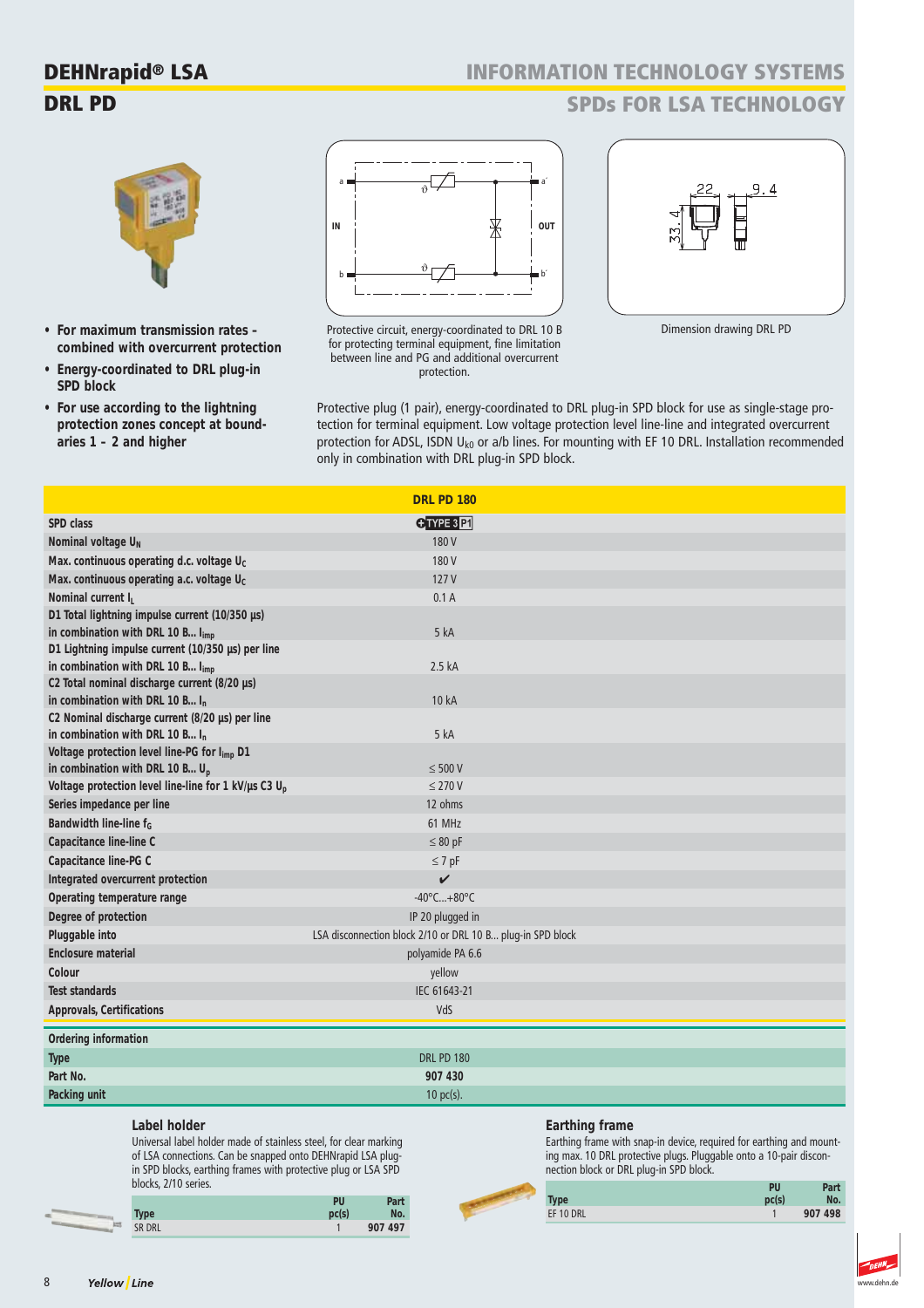# **INFORMATION TECHNOLOGY SYSTEMS**

# **SPDs FOR LSA TECHNOLOGY**



Dimension drawing DRL HD



Protective circuit, energy-coordinated to DRL 10 B, with low capacitance for protection of terminal equipment line-line.

Protective plug (1 pair), energy-coordinated to DRL plug-in SPD block, for use as single-stage protection for terminal equipment for high-frequency transmissions like G.703 or ISDN U<sub>2m</sub>, S<sub>2m</sub> and  $S_0$  . To be installed with EF 10 DRL. Installation recommended only in combination with DRL plug-in SPD block.



- **For maximum transmission rates**
- **Energy-coordinated to DRL plug-in SPD block**
- **For use according to the lightning protection zones concept at boundaries 1 – 2 and higher**

|                                                                  | <b>DRL HD 5</b>                 | DRL HD 24                                                  |
|------------------------------------------------------------------|---------------------------------|------------------------------------------------------------|
| SPD class                                                        | CTYPE 3 P1                      | CTYPE 3 P1                                                 |
| Nominal voltage U <sub>N</sub>                                   | 5V                              | 24 V                                                       |
| Max. continuous operating d.c. voltage U <sub>C</sub>            | 6.5V                            | 28 V                                                       |
| Max. continuous operating a.c. voltage U <sub>c</sub>            | 4.6V                            | 19.5 V                                                     |
| Nominal current I <sub>I</sub>                                   | 0.4A                            | 0.4A                                                       |
| D1 Total lightning impulse current (10/350 µs)                   |                                 |                                                            |
| in combination with DRL 10 B I <sub>imp</sub>                    | 5 kA                            | 5 kA                                                       |
| D1 Lightning impulse current (10/350 µs) per line                |                                 |                                                            |
| in combination with DRL 10 B I <sub>imp</sub>                    | 2.5 kA                          | 2.5 kA                                                     |
| C2 Total nominal discharge current (8/20 µs)                     |                                 |                                                            |
| in combination with DRL 10 B $I_n$                               | 10 kA                           | 10 kA                                                      |
| C2 Nominal discharge current (8/20 µs) per line                  |                                 |                                                            |
| in combination with DRL 10 B $I_n$                               | 5 kA                            | 5 kA                                                       |
| Voltage protection level line-PG for Iimp D1                     |                                 |                                                            |
| in combination with DRL 10 B $U_p$                               | $\leq 500$ V                    | $\leq 500$ V                                               |
| Voltage protection level line-line for 1 kV/µs C3 U <sub>p</sub> | $\leq$ 25 V                     | $\leq 46$ V                                                |
| Series impedance per line                                        | 2.2 ohms                        | 4.7 ohms                                                   |
| Bandwidth line-line f <sub>G</sub>                               | 90 MHz                          | 94 MHz                                                     |
| Capacitance line-line C                                          | $\leq$ 22 pF                    | $\leq$ 22 pF                                               |
| Operating temperature range                                      | $-40^{\circ}$ C $+80^{\circ}$ C | $-40^{\circ}$ C $+80^{\circ}$ C                            |
| Degree of protection                                             | IP 20 plugged in                | IP 20 plugged in                                           |
| Pluggable into                                                   |                                 | LSA disconnection block 2/10 or DRL 10 B plug-in SPD block |
| Enclosure material                                               | polyamide PA 6.6                | polyamide PA 6.6                                           |
| Colour                                                           | yellow                          | yellow                                                     |
| <b>Test standards</b>                                            | IEC 61643-21                    | IEC 61643-21                                               |
| <b>Approvals, Certifications</b>                                 |                                 | VdS                                                        |
| Ordering information                                             |                                 |                                                            |
| <b>Type</b>                                                      | DRL HD 5                        | DRL HD 24                                                  |
| Part No.                                                         | 907 465                         | 907 470                                                    |
| Packing unit                                                     | 10 $pc(s)$ .                    | 10 $pc(s)$ .                                               |

#### **Earthing frame**

Earthing frame with snap-in device, required for earthing and mounting max. 10 DRL protective plugs. Pluggable onto a 10-pair disconnection block or DRL plug-in SPD block.

| Type      | PU<br>nc(c) | Part<br>No. |  |
|-----------|-------------|-------------|--|
| EF 10 DRL |             | 907 498     |  |

#### **Label holder**

Universal label holder made of stainless steel, for clear marking of LSA connections. Can be snapped onto DEHNrapid LSA plugin SPD blocks, earthing frames with protective plug or LSA SPD blocks, 2/10 series.

|               | PU    | Part    |  |
|---------------|-------|---------|--|
| <b>Type</b>   | pc(s) | No.     |  |
| <b>SR DRL</b> |       | 907 497 |  |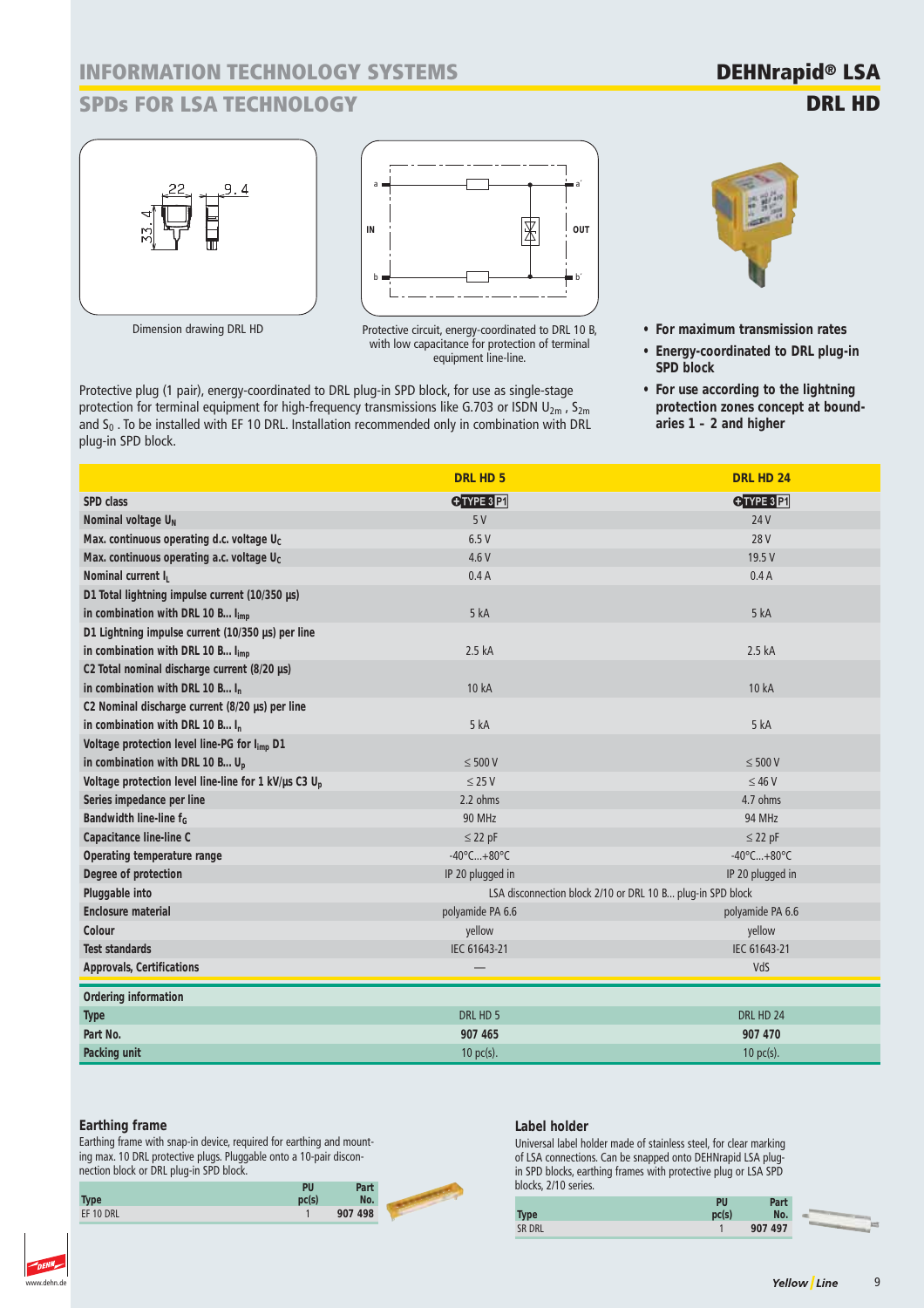## **INFORMATION TECHNOLOGY SYSTEMS**

# **Plug-in SPD Block (without SPDs)**

# **SPDs FOR LSA TECHNOLOGY**



- **Integrated disconnection contacts**
- **For LSA disconnection blocks type 2/10**
- **Allows for individual supplying with SPDs**



SPD block for 3-pole gas discharge tubes. Integrated disconnecting contacts for plugging additional elements.



Dimension drawing BM 10 DRL

Plug-in SPD block (without SPDs) for supporting 1 to max. 10 gas discharge tubes type GDT 230 B3 ... . Also suitable for supporting DRL protective plugs with earthing frame.

|                      | <b>BM 10 DRL</b>         |  |
|----------------------|--------------------------|--|
| Pluggable into       | LSA disconnection blocks |  |
| Earthing by          | mounting frame           |  |
| Enclosure material   | polyamide PA 6.6         |  |
| Colour               | grey                     |  |
| Ordering information |                          |  |
| <b>Type</b>          | BM 10 DRL                |  |
| Part No.             | 907 499                  |  |
| Packing unit         | 10 pc(s).                |  |

틁

#### **Accessory Part for DEHNrapid® LSA plug-in SPD block without SPDs**

#### **Label holder**

Universal label holder made of stainless steel, for clear marking of LSA connections. Can be snapped onto DEHNrapid LSA plugin SPD blocks, earthing frames with protective plug or LSA SPD blocks, 2/10 series.

|               | <b>DII</b> | Part    |
|---------------|------------|---------|
| Type          | ne/c       | No.     |
| <b>SR DRL</b> |            | 907 497 |
|               |            |         |

#### **Accessory Part for DEHNrapid® LSA plug-in SPD block without SPDs**

#### **Gas discharge tube**

High-capacity spare gas discharge tubes for DRL 10 or BM 10 DRL. 3-pole unit with common thrust chamber for a steady voltage protection level for line-line and line-ground.

| Type                                                 | GDT 230 B3 | GDT 230 B3 FSD |         |
|------------------------------------------------------|------------|----------------|---------|
| Integrated into (Part No.)<br>Visual fault indicator | 907 400    | 907 401<br>M   |         |
| Fail-safe spring                                     |            |                |         |
|                                                      |            | PU             | Part    |
| <b>Type</b>                                          |            | pc(s)          | No.     |
| GDT 230 B3                                           |            |                | 907 218 |
| GDT 230 B3 FSD                                       |            |                | 907 219 |

#### **Routing Module with LSA Tension Spring for Disconnection Blocks**

Routing module for disconnection blocks for DIN rail mounting, supplied with tension spring type series 2/10, as well as spring-pressure terminals for variable wire connection. For plugging DPL and DEHNrapid LSA surge arresters.

|                    | PU | Part        |
|--------------------|----|-------------|
| <b>ype</b>         |    | No.         |
| <b>TL2 10DA CC</b> |    | 907 991 new |

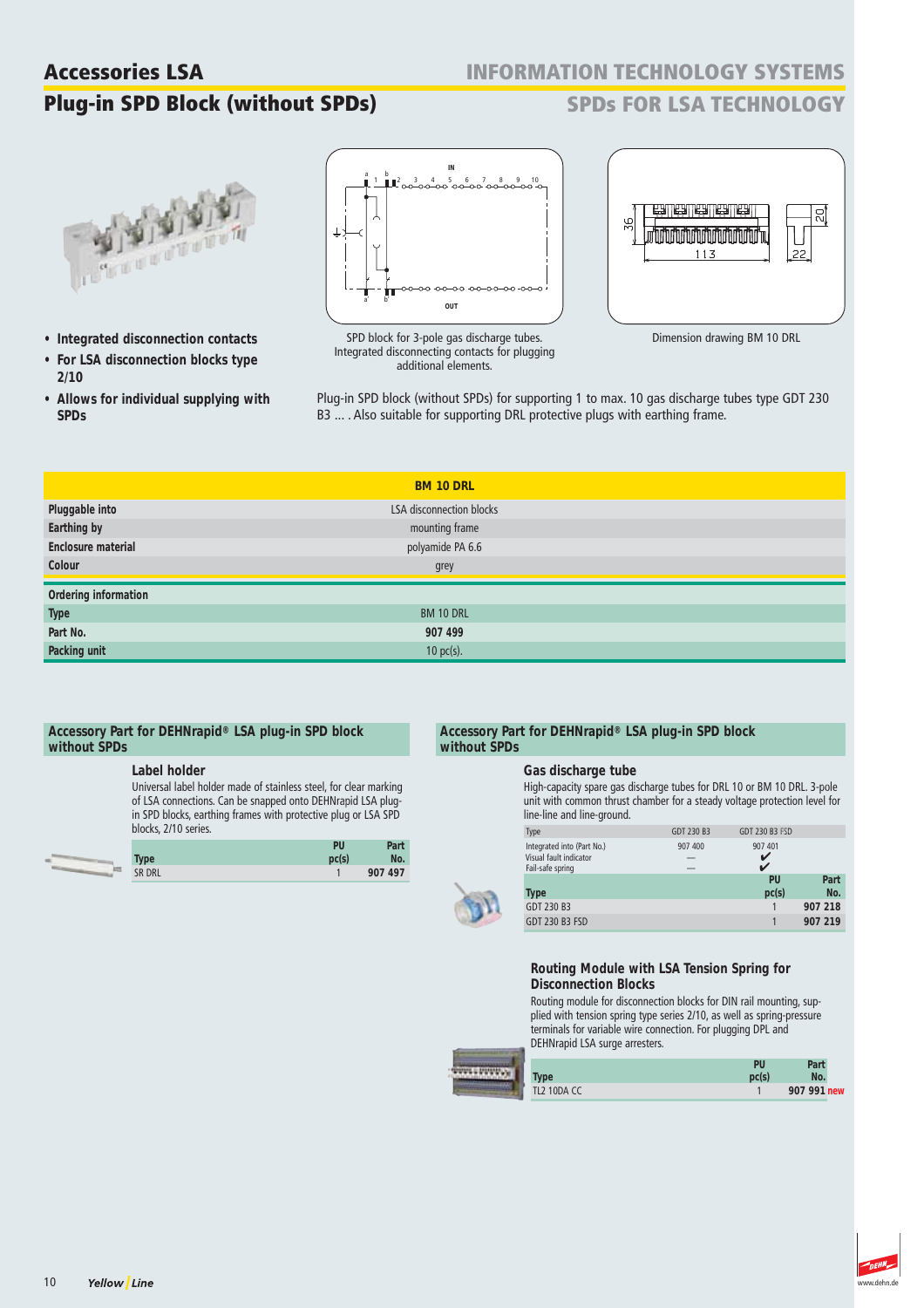### **INFORMATION TECHNOLOGY SYSTEMS DEHN Enclosure for Equipotential Bonding SPDs FOR LSA TECHNOLOGY Enclosure system for SPDs protecting IT equipment**



DEHN enclosures for equipotential bonding (DPG) are lockable metal enclosures and prepared for installation of wiring and protection components. With four different sizes, the enclosures with lightning current carrying capacity provide clamping devices to integrate surge arresters and shields into the equipotential bonding.

Enclosure with lightning current carrying capacity, IP 40, for different designs of distribution boards and for using surge arresters. The cover can be removed from the wall plate without tools and is supplied with a lock with a cylindrical casement fastener and a key.The C-shaped design of the wall plate makes mounting work easier by sidewise or front access. LSA mounting frames or DIN rails can be attached to the wall plate with cable entrance plates and cable rails.

- **Premounted enclosure system for wiring and protection components**
- **Tested lightning impulse current carrying capacity**
- **Optimised for equipotential bonding (surge arrester and shield connection)**
- **Metal enclosure, lockable against unauthorised access**

Despite of a high packing density, a structured cabling management is provided – crossings between cablings and wirings are avoided and the cabling of e.g. the LSA blocks becomes concise due to the 30 mm grid. For this kind of cabling, an optional shield connection system is available (constant force spring). The sophisticated earthing system permanently connects all conductive components of the enclosure system by mechanical contacting, or earth conductors by means of an earthing block.

DEHN enclosures for equipotential bonding (DPG) are available in 4 sizes to be supplied with 3/6/12/22 LSA blocks. Even for using 20/50/100/200 pairs, this still provides enough space for the earth conductor block for supporting shielded sheath wires.



DEHN enclosures for equipotential bonding (DPG) in 4 sizes

The shields of feeded conductors can be contacted with constant force springs type SA KRF in a space-saving way and with lightning current capacity. All equipotential bonding conductors are led together in the central earthing block.



Shield connection with SA KRF